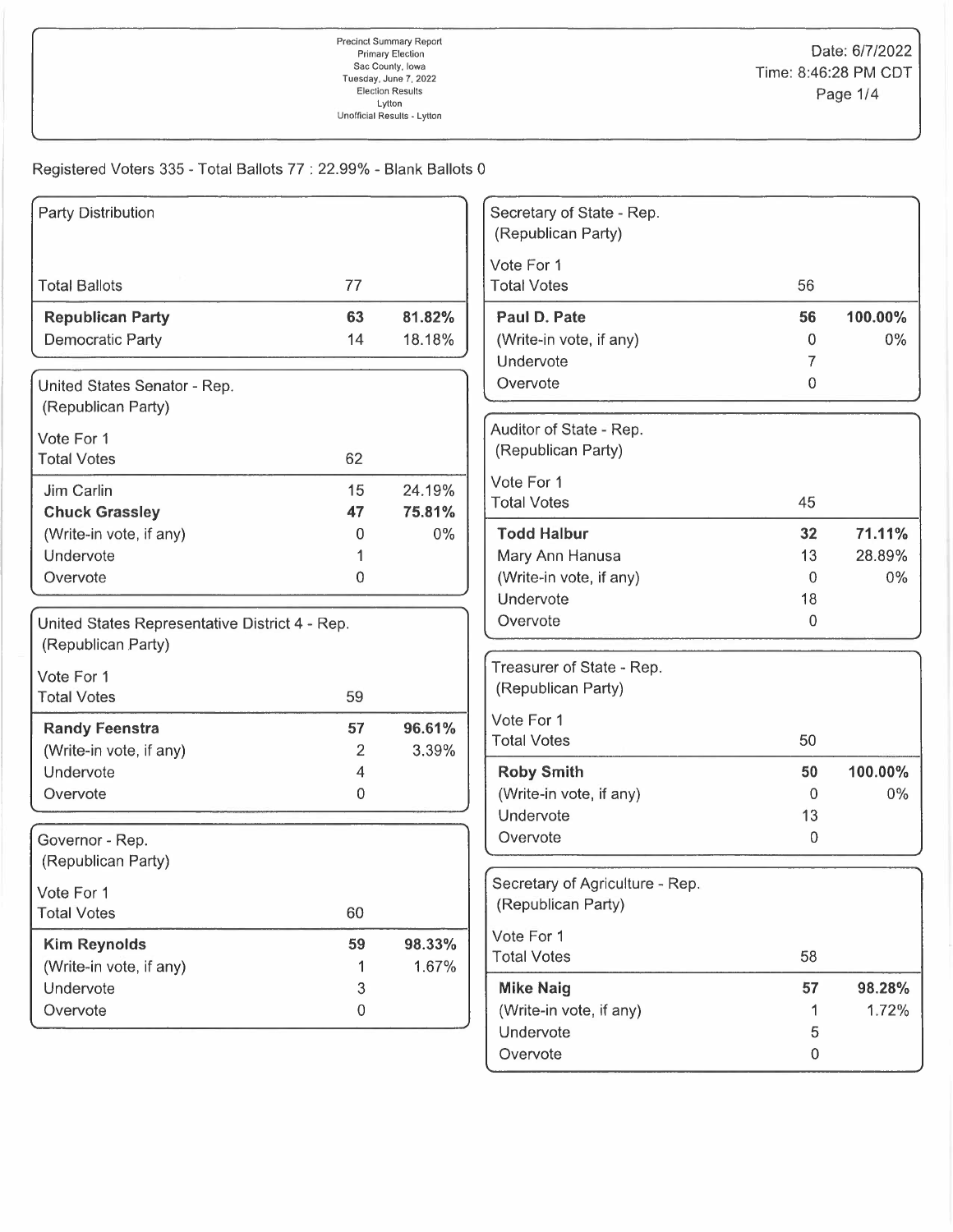## Registered Voters 335 - Total Ballots 77 : 22.99% - Blank Ballots 0

| Attorney General - Rep.                       |                  |         | County Treasurer - Rep.      |    |         |
|-----------------------------------------------|------------------|---------|------------------------------|----|---------|
| (Republican Party)                            |                  |         | (Republican Party)           |    |         |
| Vote For 1                                    |                  |         | Vote For 1                   |    |         |
| <b>Total Votes</b>                            | 51               |         | <b>Total Votes</b>           | 56 |         |
| <b>Brenna Bird</b>                            | 51               | 100.00% | <b>Tina Roth</b>             | 56 | 100.00% |
| (Write-in vote, if any)                       | 0                | 0%      | (Write-in vote, if any)      | 0  | $0\%$   |
| Undervote                                     | 12               |         | Undervote                    | 7  |         |
| Overvote                                      | 0                |         | Overvote                     | 0  |         |
| State Senator District 4 - Rep.               |                  |         | County Recorder - Rep.       |    |         |
| (Republican Party)                            |                  |         | (Republican Party)           |    |         |
| Vote For 1                                    |                  |         | Vote For 1                   |    |         |
| <b>Total Votes</b>                            | 54               |         | <b>Total Votes</b>           | 58 |         |
| <b>Tim Kraayenbrink</b>                       | 54               | 100.00% | <b>Laura McKeever</b>        | 58 | 100.00% |
| (Write-in vote, if any)                       | 0                | 0%      | (Write-in vote, if any)      | 0  | $0\%$   |
| Undervote                                     | 9                |         | Undervote                    | 5  |         |
| Overvote                                      | 0                |         | Overvote                     | 0  |         |
| State Representative District 7 - Rep.        |                  |         | County Attorney - Rep.       |    |         |
| (Republican Party)                            |                  |         | (Republican Party)           |    |         |
| Vote For 1                                    |                  |         | Vote For 1                   |    |         |
| <b>Total Votes</b>                            | 57               |         | <b>Total Votes</b>           | 59 |         |
| <b>Mike Sexton</b>                            | 56               | 98.25%  | <b>Ben Smith</b>             | 57 | 96.61%  |
| (Write-in vote, if any)                       |                  | 1.75%   | (Write-in vote, if any)      | 2  | 3.39%   |
| Undervote                                     | 6                |         | Undervote                    | 4  |         |
| Overvote                                      | 0                |         | Overvote                     | 0  |         |
| County Board of Supervisors District 2 - Rep. |                  |         | United States Senator - Dem. |    |         |
| (Republican Party)                            |                  |         | (Democratic Party)           |    |         |
| Vote For 1                                    |                  |         | Vote For 1                   |    |         |
| <b>Total Votes</b>                            | 61               |         | <b>Total Votes</b>           | 13 |         |
| Mike Fischer                                  | 18               | 29.51%  | Abby Finkenauer              | 3  | 23.08%  |
| <b>Brent Wilhelm</b>                          | 43               | 70.49%  | <b>Michael Franken</b>       | 10 | 76.92%  |
| (Write-in vote, if any)                       | 0                | 0%      | <b>Glenn Hurst</b>           | 0  | $0\%$   |
| Undervote                                     | 2                |         | (Write-in vote, if any)      | 0  | $0\%$   |
| Overvote                                      | $\boldsymbol{0}$ |         | Undervote                    | 1  |         |
|                                               |                  |         | Overvote                     | 0  |         |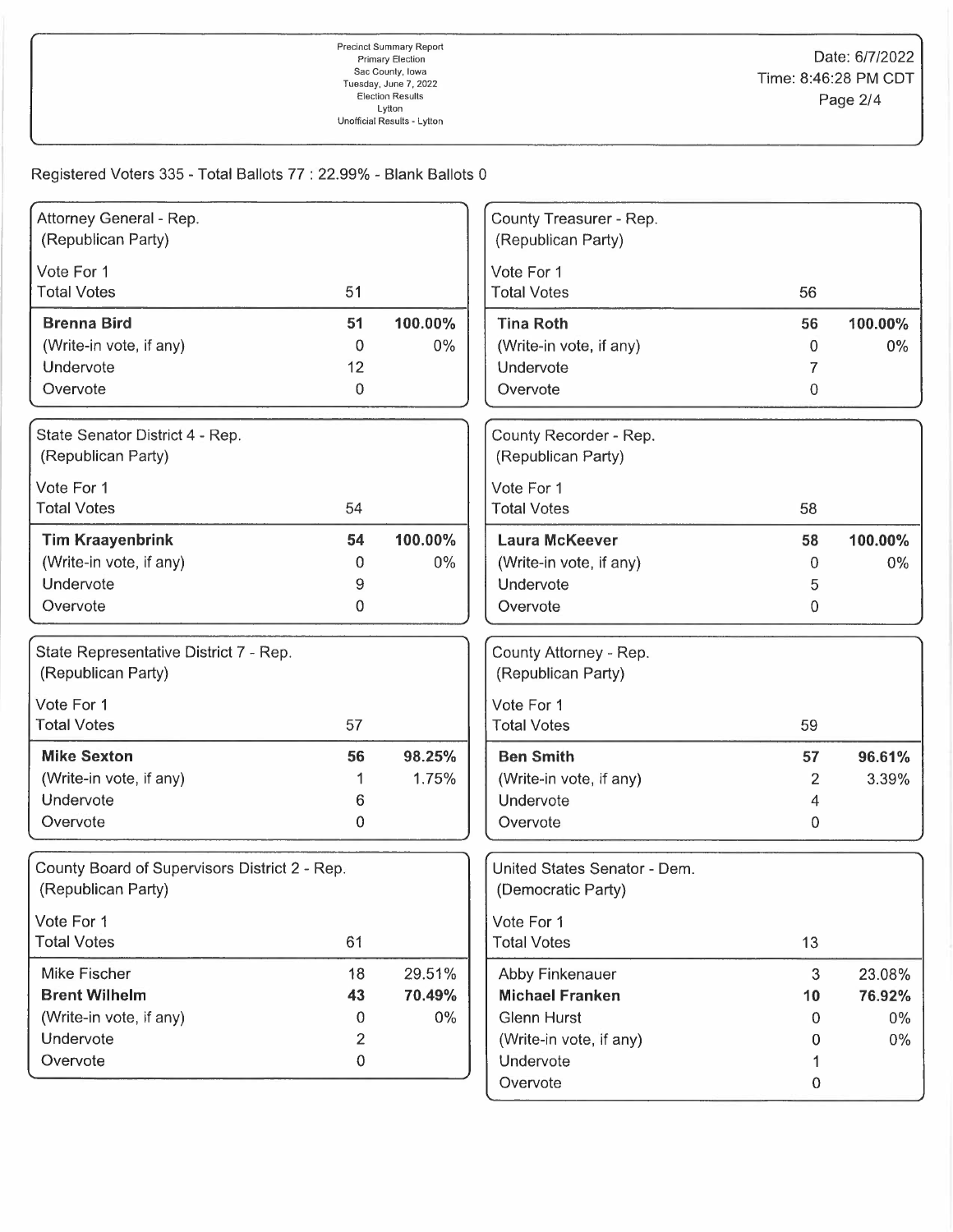## Registered Voters 335 - Total Ballots 77 : 22.99% - Blank Ballots 0

| United States Representative District 4 - Dem.<br>(Democratic Party) |    |         | Treasurer of State - Dem.<br>(Democratic Party) |                  |         |
|----------------------------------------------------------------------|----|---------|-------------------------------------------------|------------------|---------|
| Vote For 1                                                           |    |         | Vote For 1                                      |                  |         |
| <b>Total Votes</b>                                                   | 9  |         | <b>Total Votes</b>                              | 10               |         |
| <b>Ryan Melton</b>                                                   | 9  | 100.00% | Michael L. Fitzgerald                           | 10               | 100.00% |
| (Write-in vote, if any)                                              | 0  | $0\%$   | (Write-in vote, if any)                         | 0                | $0\%$   |
| Undervote                                                            | 5  |         | Undervote                                       | 4                |         |
| Overvote                                                             | 0  |         | Overvote                                        | 0                |         |
| Governor - Dem.                                                      |    |         | Secretary of Agriculture - Dem.                 |                  |         |
| (Democratic Party)                                                   |    |         | (Democratic Party)                              |                  |         |
| Vote For 1                                                           |    |         | Vote For 1                                      |                  |         |
| <b>Total Votes</b>                                                   | 11 |         | <b>Total Votes</b>                              | 9                |         |
| <b>Deidre DeJear</b>                                                 | 11 | 100.00% | <b>John Norwood</b>                             | 9                | 100.00% |
| (Write-in vote, if any)                                              | 0  | $0\%$   | (Write-in vote, if any)                         | 0                | $0\%$   |
| Undervote                                                            | 3  |         | Undervote                                       | 5                |         |
| Overvote                                                             | 0  |         | Overvote                                        | $\overline{0}$   |         |
| Secretary of State - Dem.                                            |    |         | Attorney General - Dem.                         |                  |         |
| (Democratic Party)                                                   |    |         | (Democratic Party)                              |                  |         |
| Vote For 1                                                           |    |         | Vote For 1                                      |                  |         |
| <b>Total Votes</b>                                                   | 9  |         | <b>Total Votes</b><br>10                        |                  |         |
| <b>Joel Miller</b>                                                   | 6  | 66.67%  | <b>Tom Miller</b>                               | 10               | 100.00% |
| Eric Van Lancker                                                     | 3  | 33.33%  | (Write-in vote, if any)                         | 0                | 0%      |
| (Write-in vote, if any)                                              | 0  | $0\%$   | Undervote                                       | 4                |         |
| Undervote                                                            | 5  |         | Overvote                                        | 0                |         |
| Overvote                                                             | 0  |         |                                                 |                  |         |
|                                                                      |    |         | State Senator District 4 - Dem.                 |                  |         |
| Auditor of State - Dem.                                              |    |         | (Democratic Party)                              |                  |         |
| (Democratic Party)                                                   |    |         | Vote For 1                                      |                  |         |
| Vote For 1                                                           |    |         | <b>Total Votes</b>                              | $\boldsymbol{0}$ |         |
| <b>Total Votes</b>                                                   | 10 |         | (Write-in vote, if any)                         | $\mathbf 0$      | 0%      |
| <b>Rob Sand</b>                                                      | 10 | 100.00% | Undervote                                       | 14               |         |
| (Write-in vote, if any)                                              | 0  | $0\%$   | Overvote                                        | 0                |         |
| Undervote                                                            | 4  |         |                                                 |                  |         |
| Overvote                                                             | 0  |         |                                                 |                  |         |